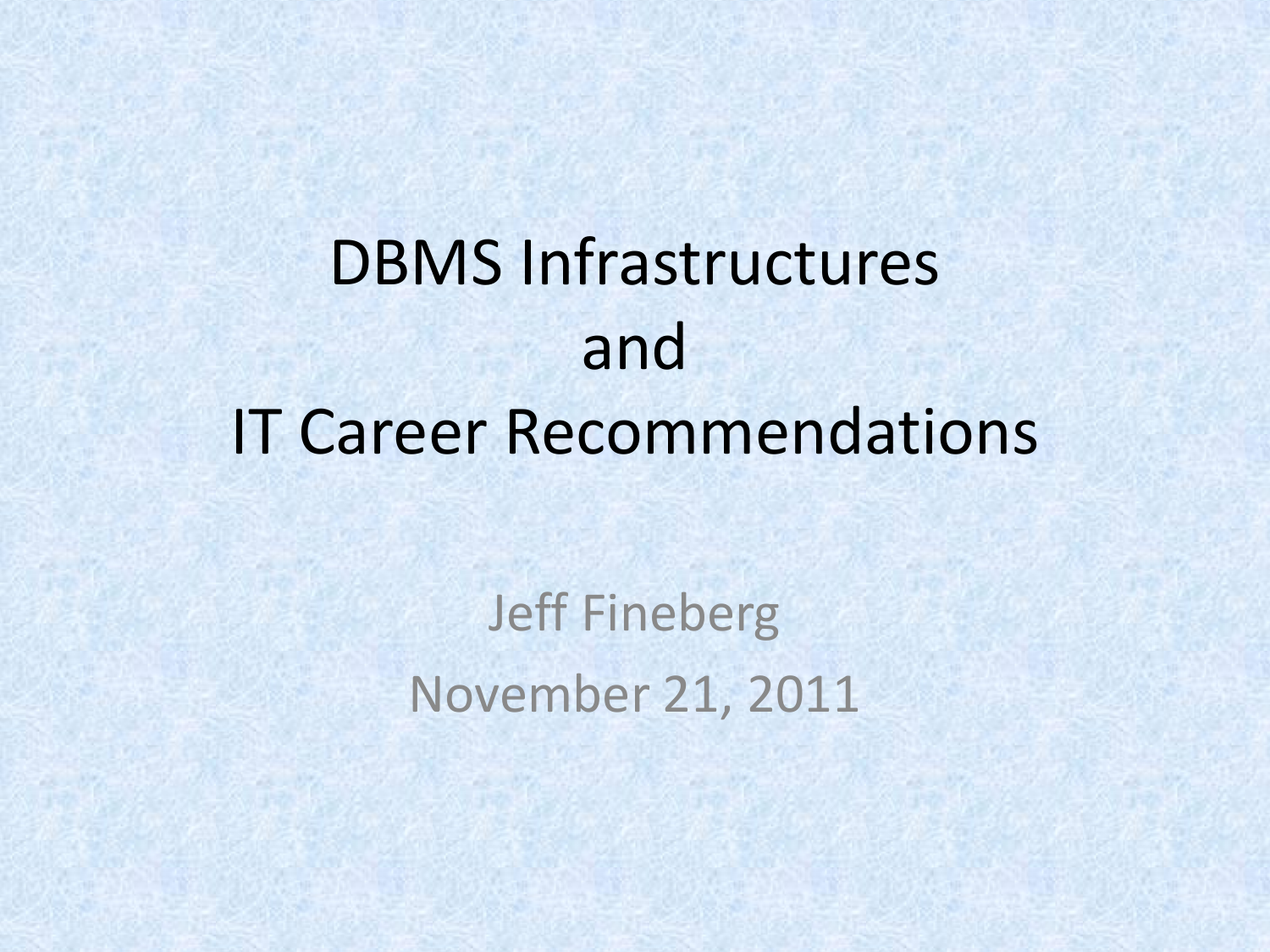# **Topics**

- Importance of Databases
- Security
- Computing Environments / Infrastructures
- Methodologies for Data access
- Database Scalability
- IT Career Recommendations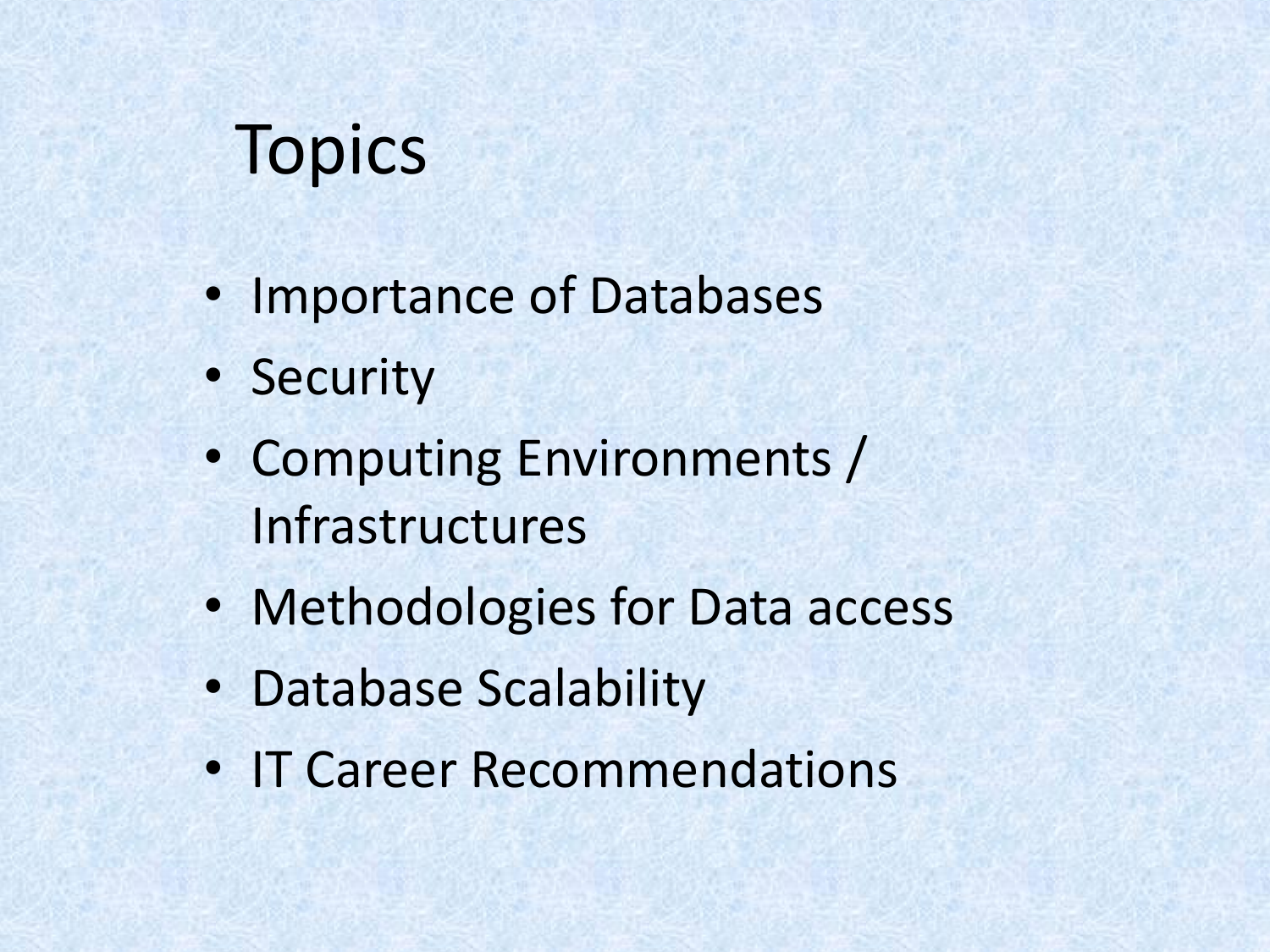#### Importance of Databases

- Data is a critical element in most businesses
- Pertinent for nearly all MIS professionals
	- Systems and Business Analysts
	- Programmers to interface / utilize data
	- System Administrators / Network staff understanding of distributed application needs.
	- Security staff compliance for Information Assurance – CISSP, Security+ certification
	- Domain (end) users reporting for business requirements
	- Management business decisions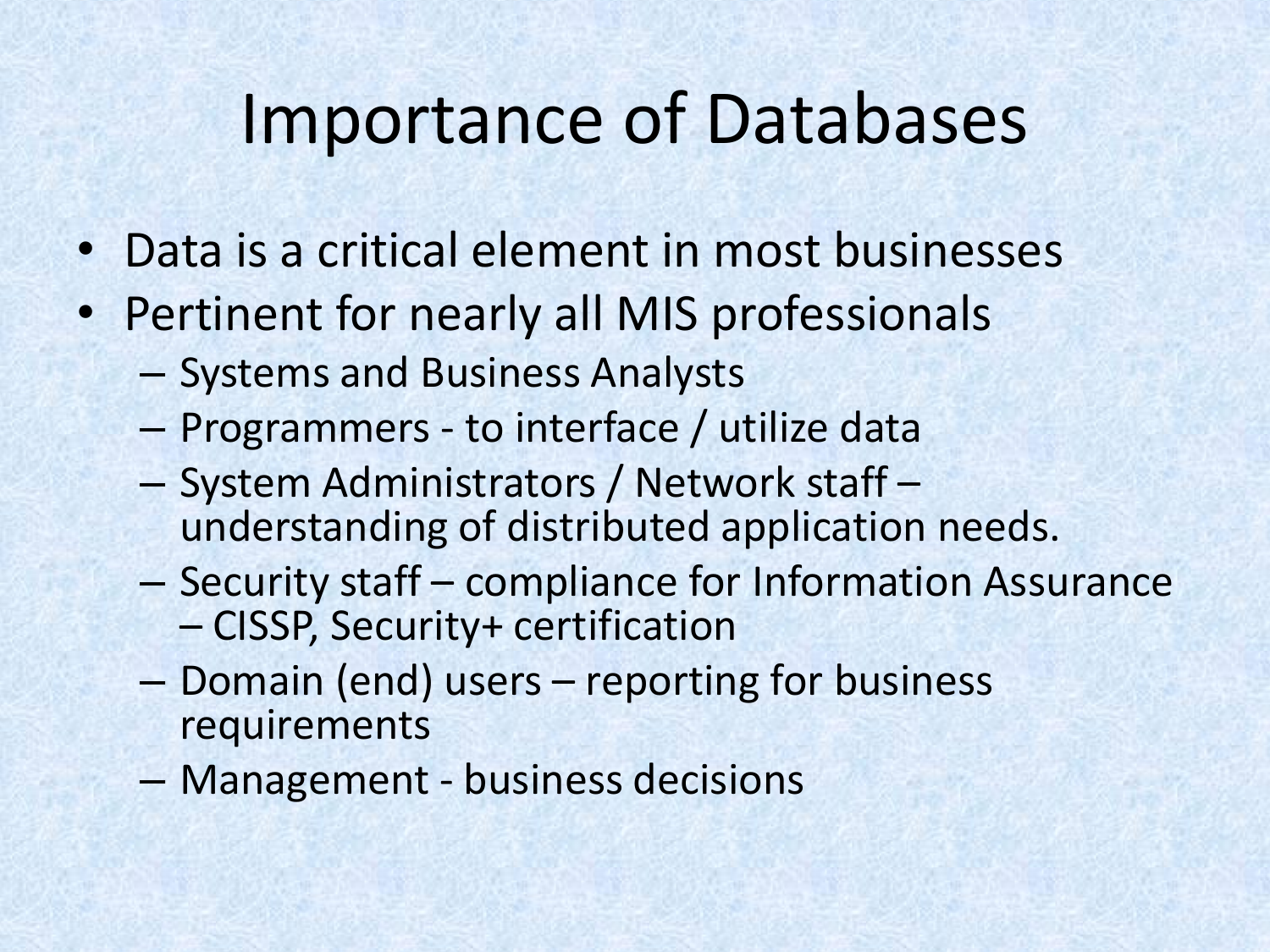# Importance of Databases (cont)

- Tracking of business activities
- Historical analysis
- Business decisions
- Increasing reliance of data
	- Availability failover capability
		- (24x7 if needed, based upon need)
	- Accuracy correct design (constraints) and storage
	- Recoverability avoid loss of transactions
		- Offsite storage of data and backups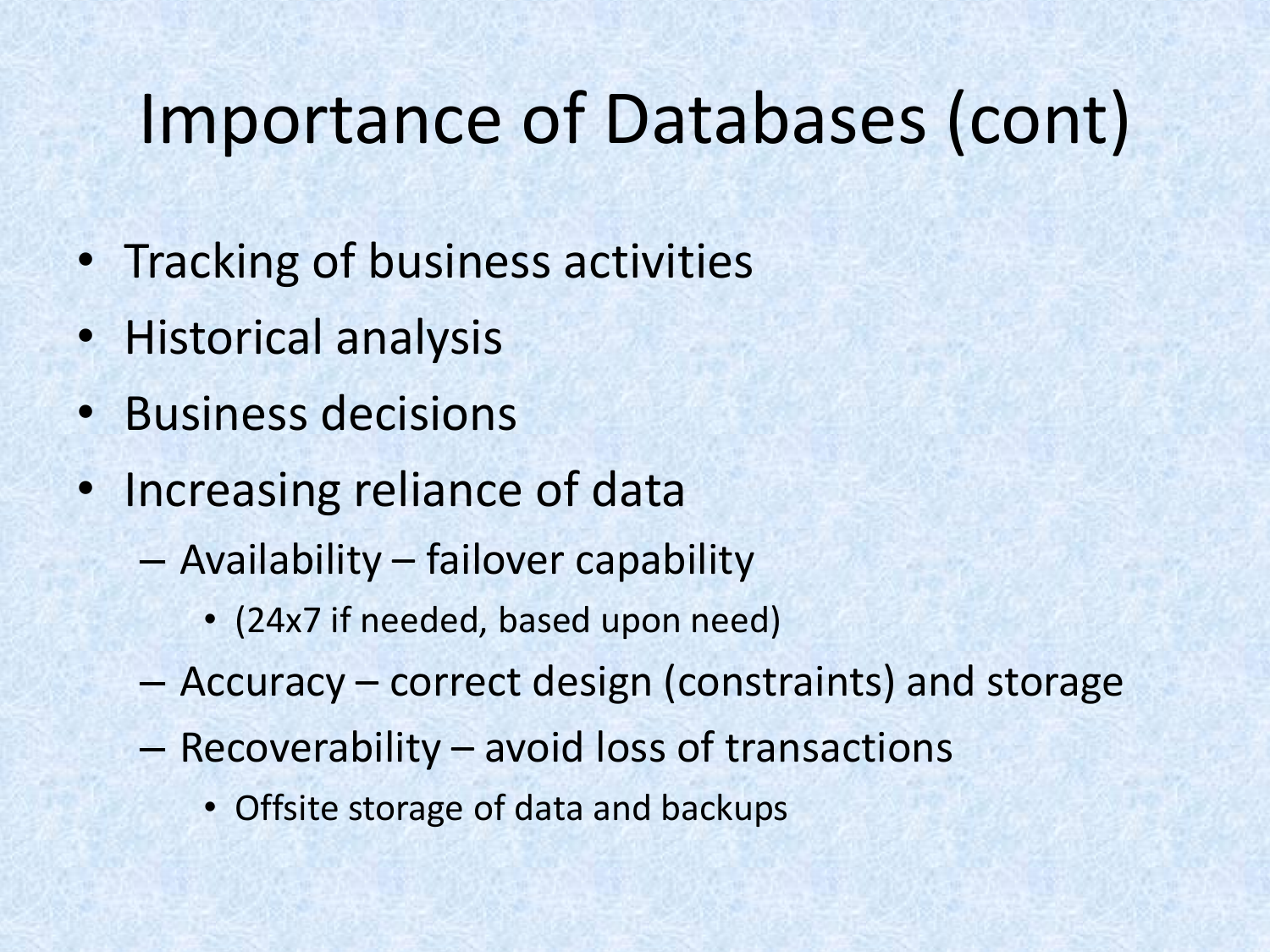## Data Security Concerns

- Regulations FERPA, HIPAA, Sarbanes-Oxley
- Principle of least privilege
- Mobile data concerns flash drives, CD, laptops
- Data encryption (e.g. Truecrypt)
	- at rest (on disk)
	- over networks
- Application flaws reliance on best practices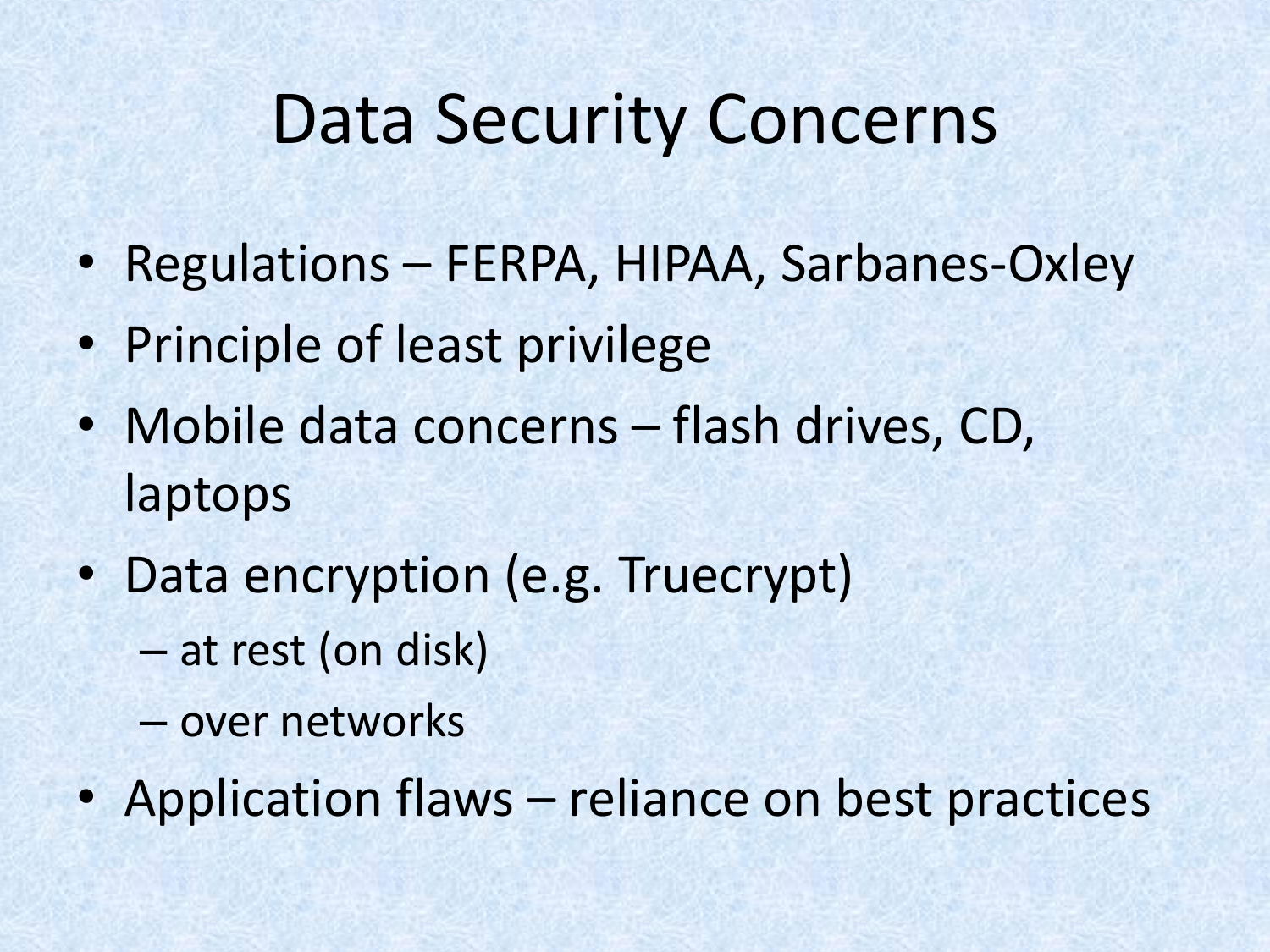# Computing Environments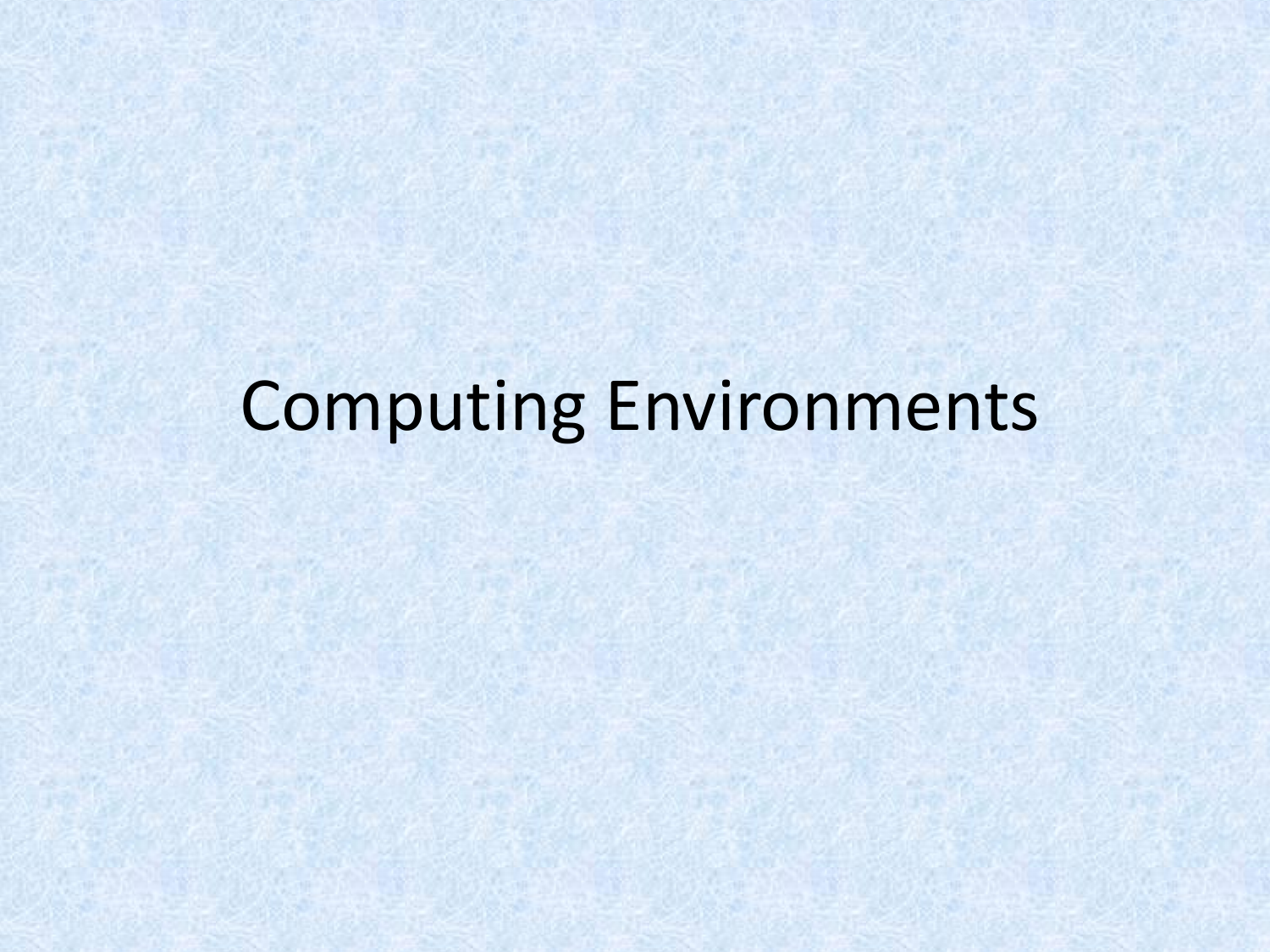# Monolithic vs. Distributed / Heterogeneous Environments

- **Monolithic** Mainframe applications and databases residing on a single machine
	- Network traffic mainly to peripherals
	- firewall
	- Troubleshooting somewhat simpler than distributed
	- Older platforms / tools more difficult to work with.
	- Difficult to find trained professionals for systems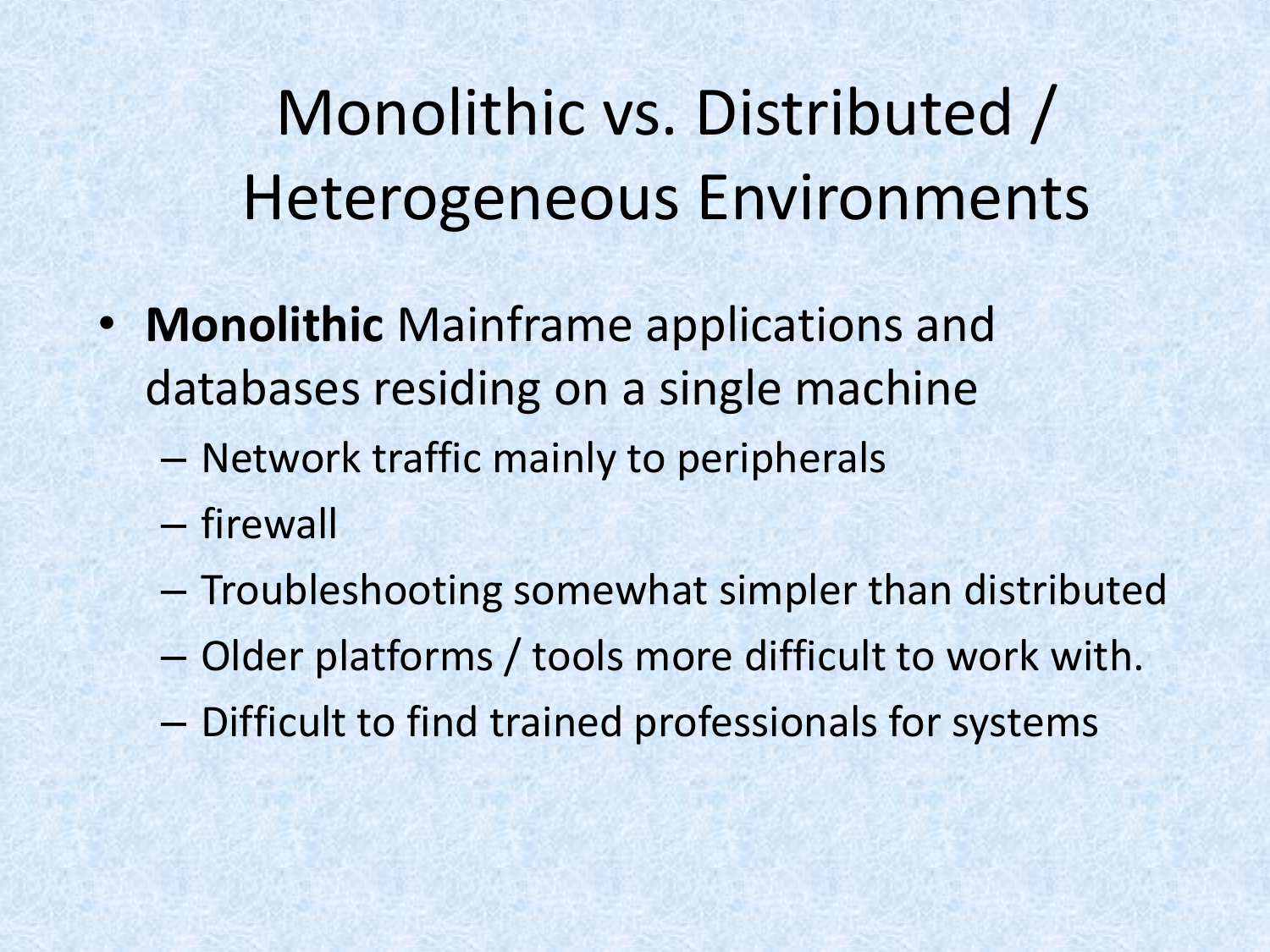Monolithic vs. Distributed / Heterogeneous Environments

- **Distributed** applications residing in a network of Windows, Unix (and other) platforms
	- Network traffic between application, web and database servers.
	- Firewalls between several points
	- Encryption of traffic between nodes where required
	- Troubleshooting connections or performance issues difficult
	- Tools are typically more commonly used, solutions more accessible.
	- Increased availability of trained professionals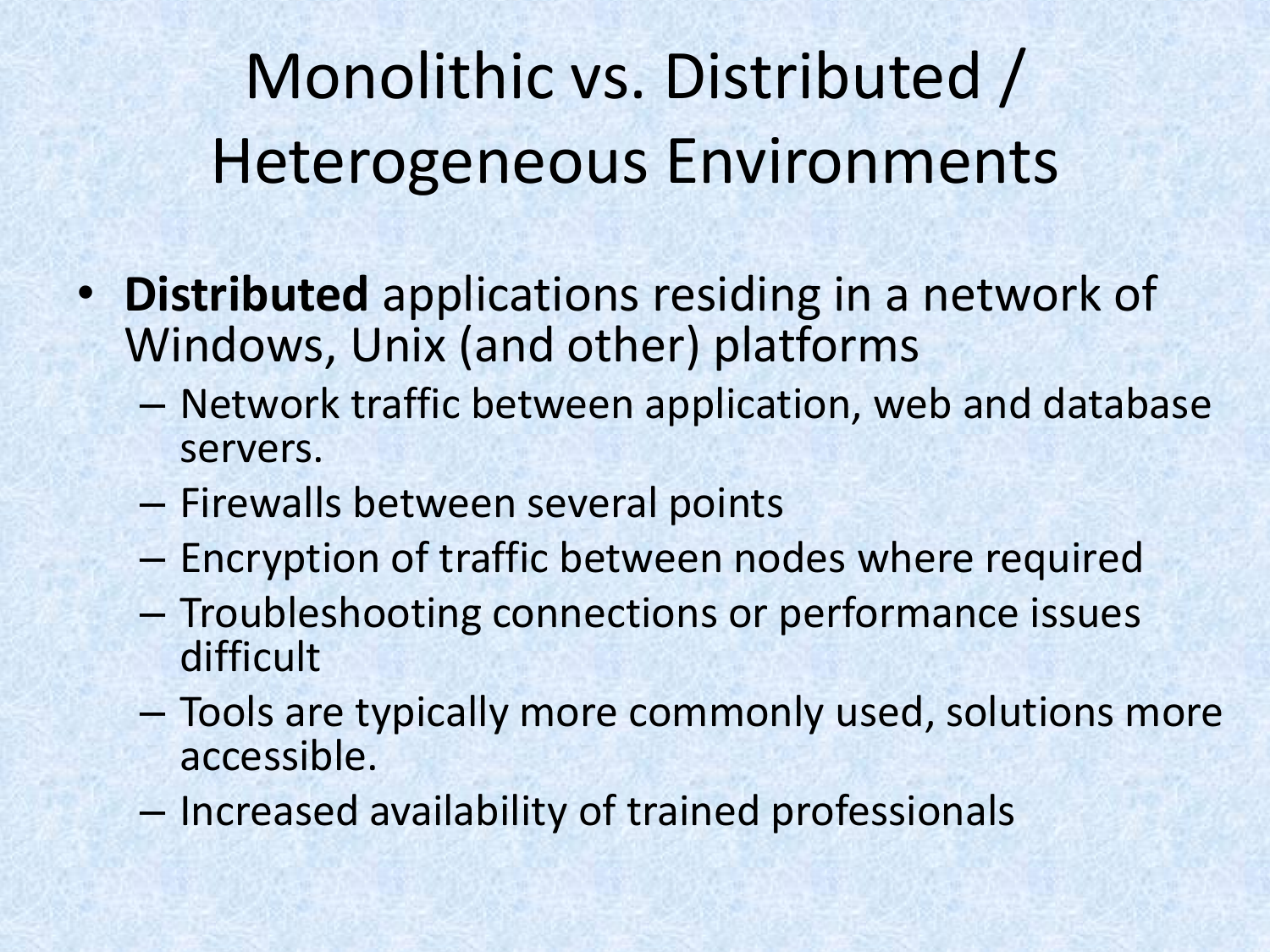Monolithic vs. Distributed / Heterogeneous Environments

- **Heterogeneous** environment
	- Mainframe / Mini computers 'ultra' light client model (simple terminals – green screen)
	- Fat clients (containing business / program logic) Visual Basic, Power Builder, Access
		- Data sometimes residing on clients
	- Three tier architecture Web Browser, application Server, Database Server
	- Hybrid approach utilizing 'screen scraping' of mainframe terminals communicating to a web server.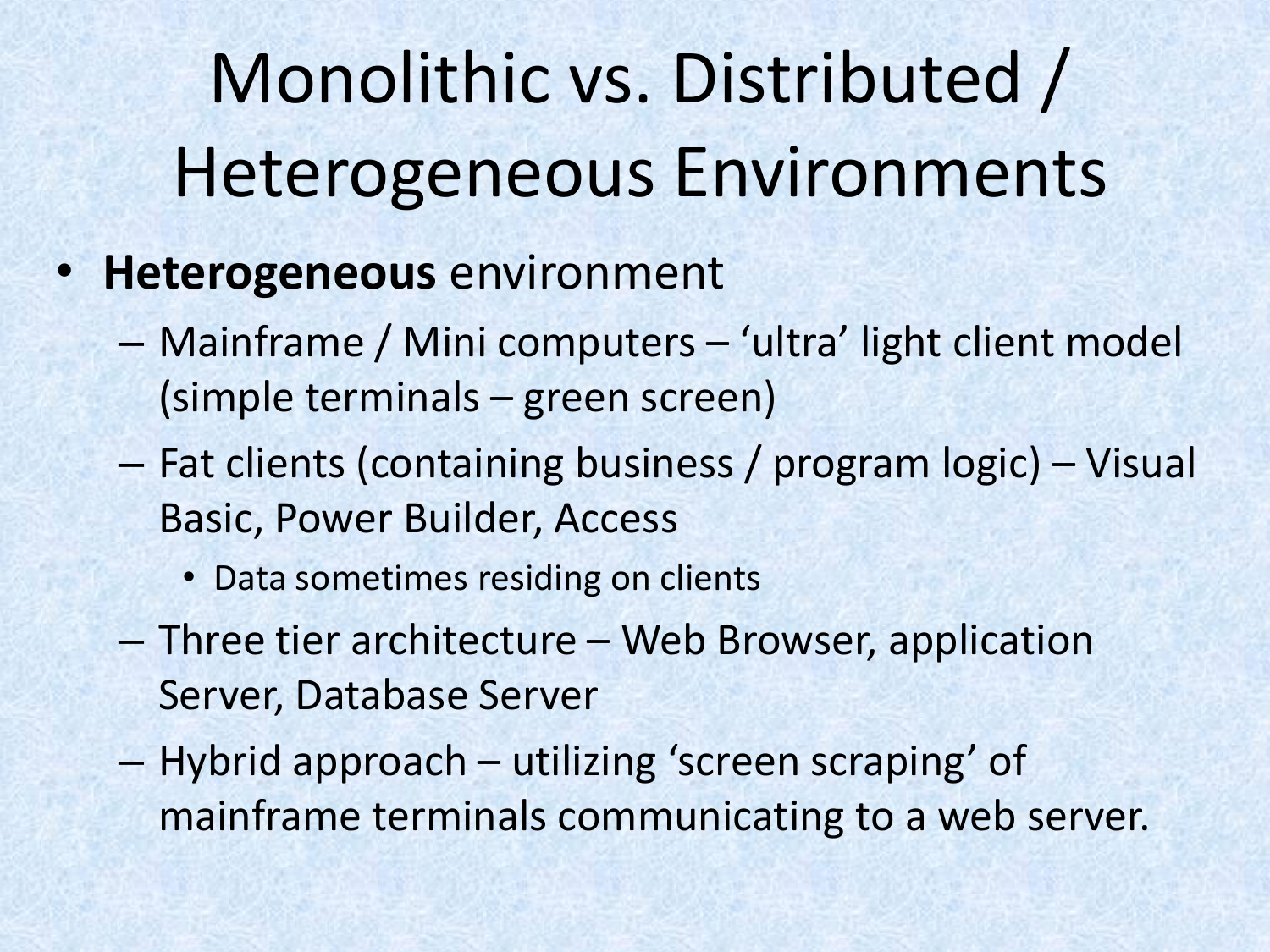#### **Heterogeneous Environment example**

Containing both Monolithic and distributed elements

Image from: <http://www.radware.com/Solutions/Enterprise/DataCenter/SOA.aspx>

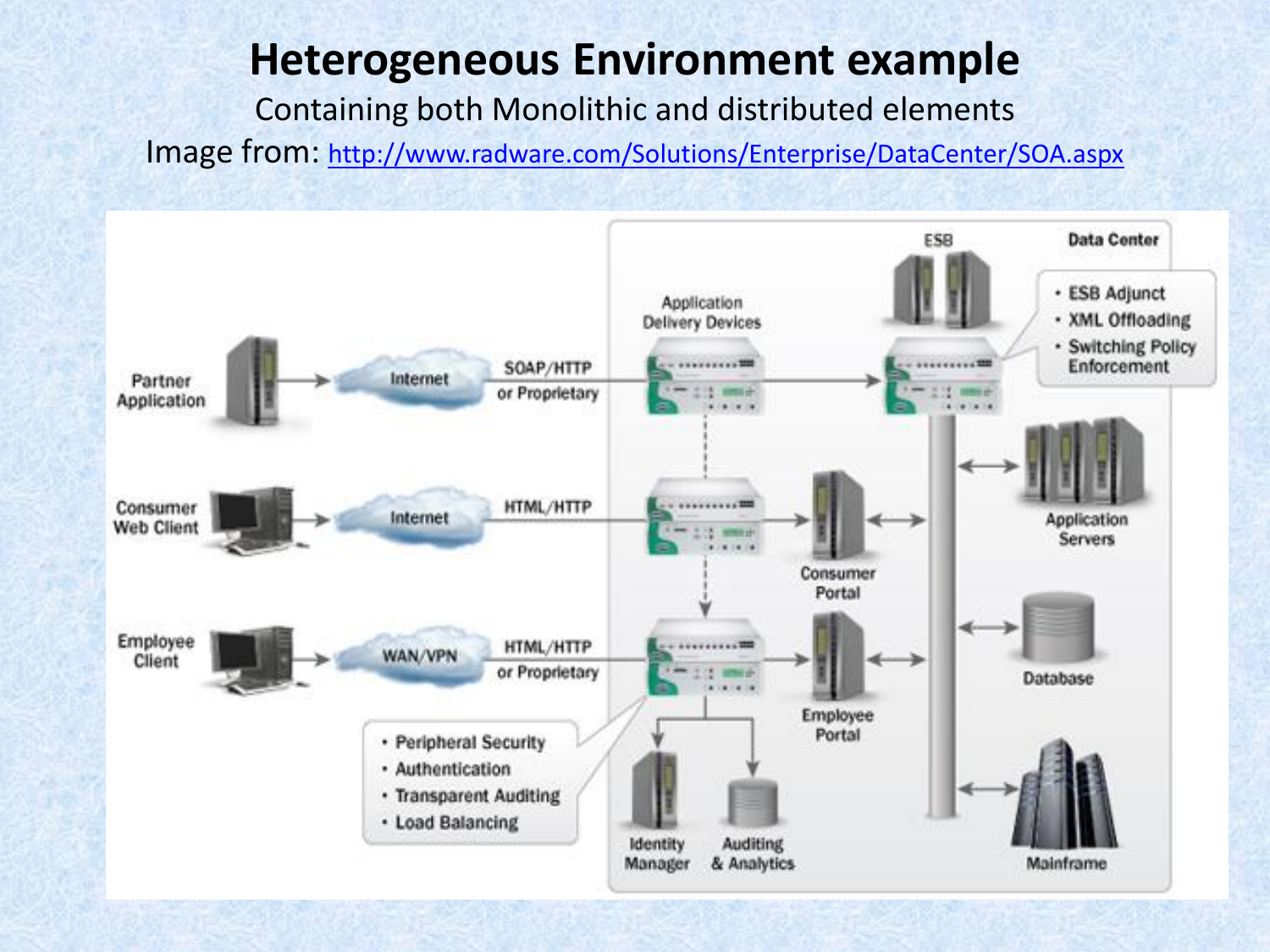# Motivation for using specific environments

- Legacy software expensive and difficult to migrate from
- Aging computer infrastructures
- Older systems not supported as well, in addition to costly maintenance
- Desired functionality may require newer technology
- Vendor's solutions availability on newer platforms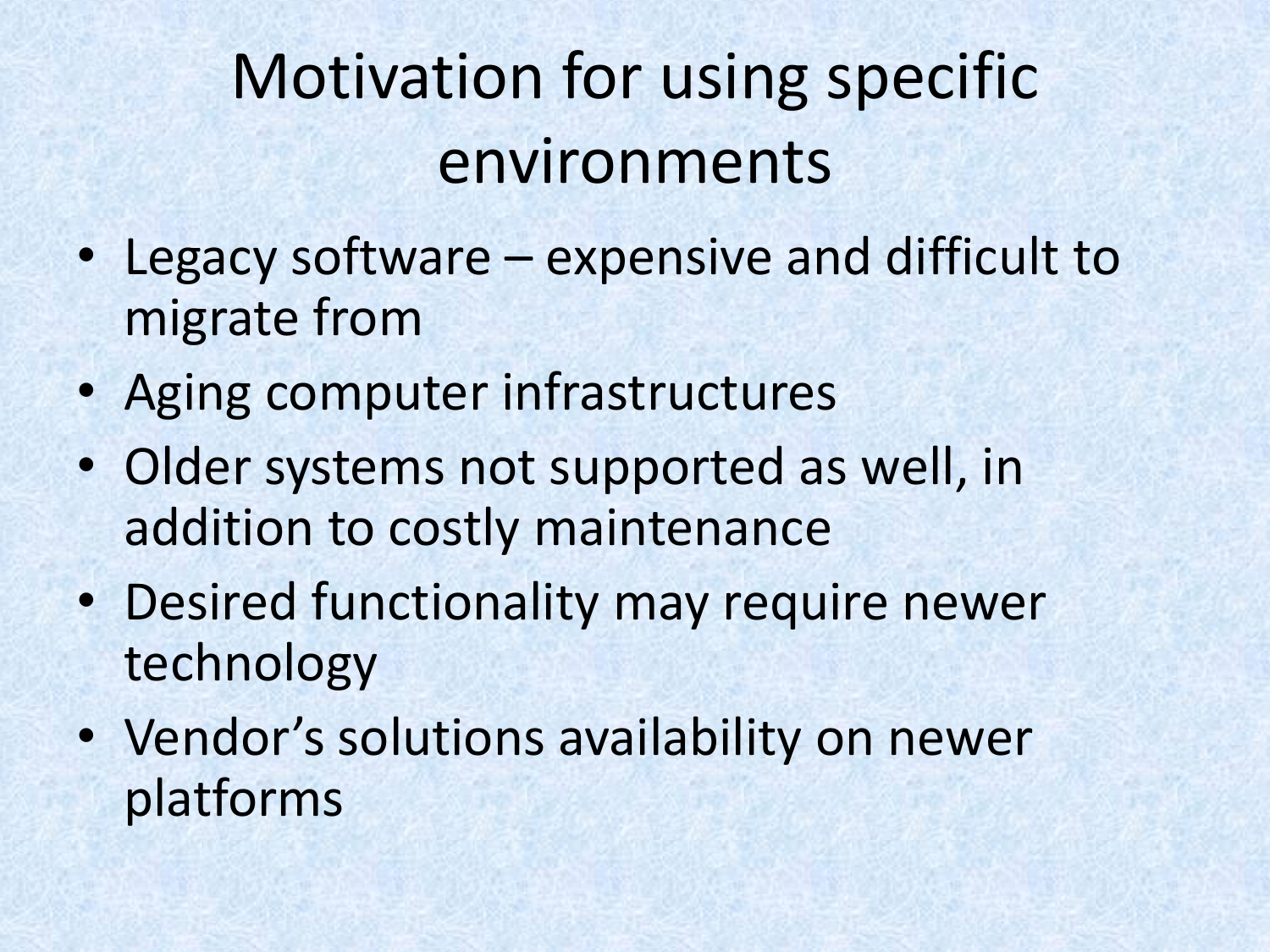Methodologies for accessing Databases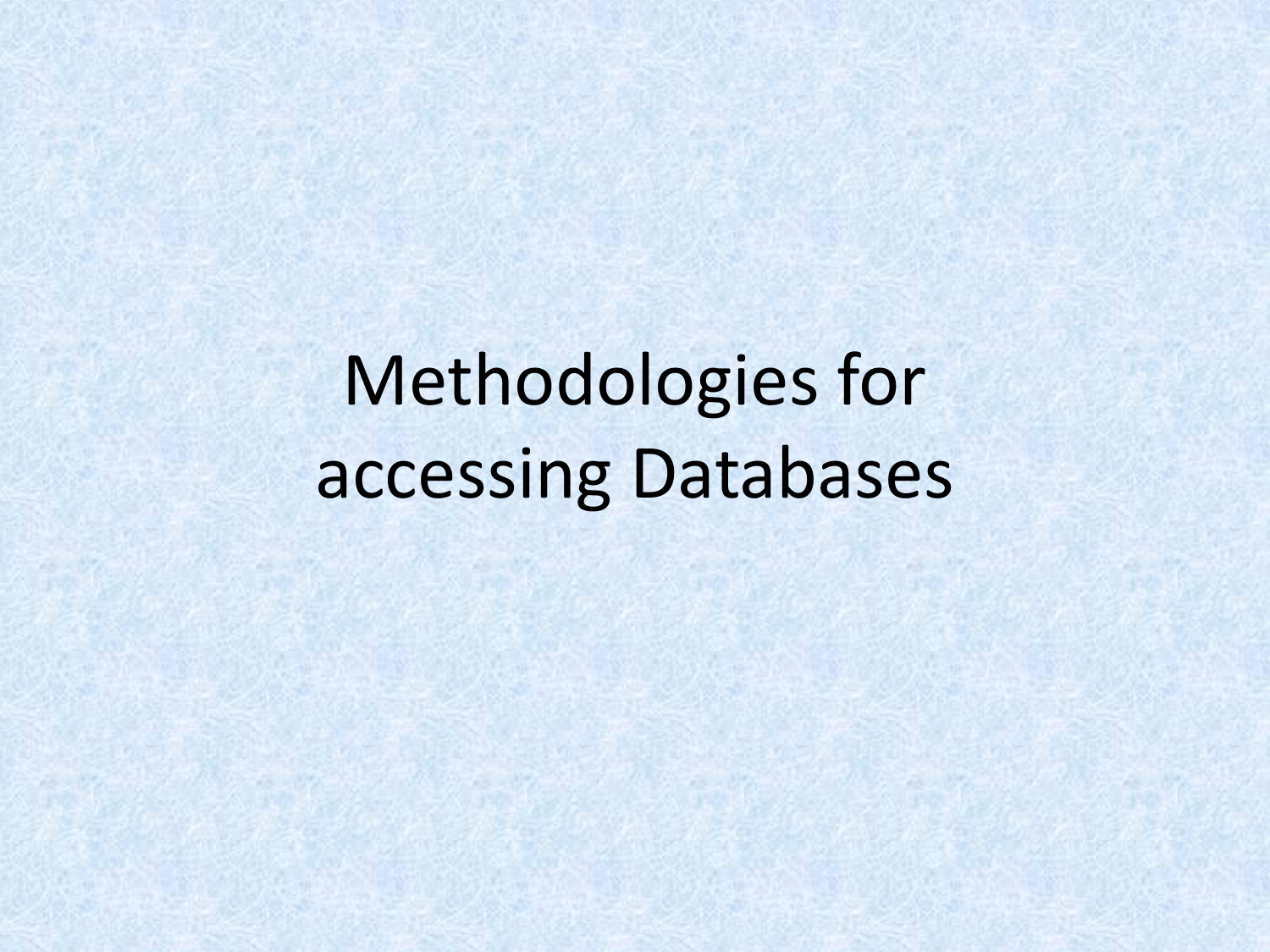# Database Application Interfaces

- SQL Interpreter or GUI application
- Character-based application COBOL / green screen
- Windows based program (fat client) VB.NET, Java, C++, etc. Processing on client
- Three tier architecture (thin client browser), application Server (Jboss, .NET) – application logic client / processing - server
- Distributed architecture processing shared between client / server
- Web Server Interfaces CGI PERL, PHP, C, etc.
- Web Services / XML Heterogeneous environments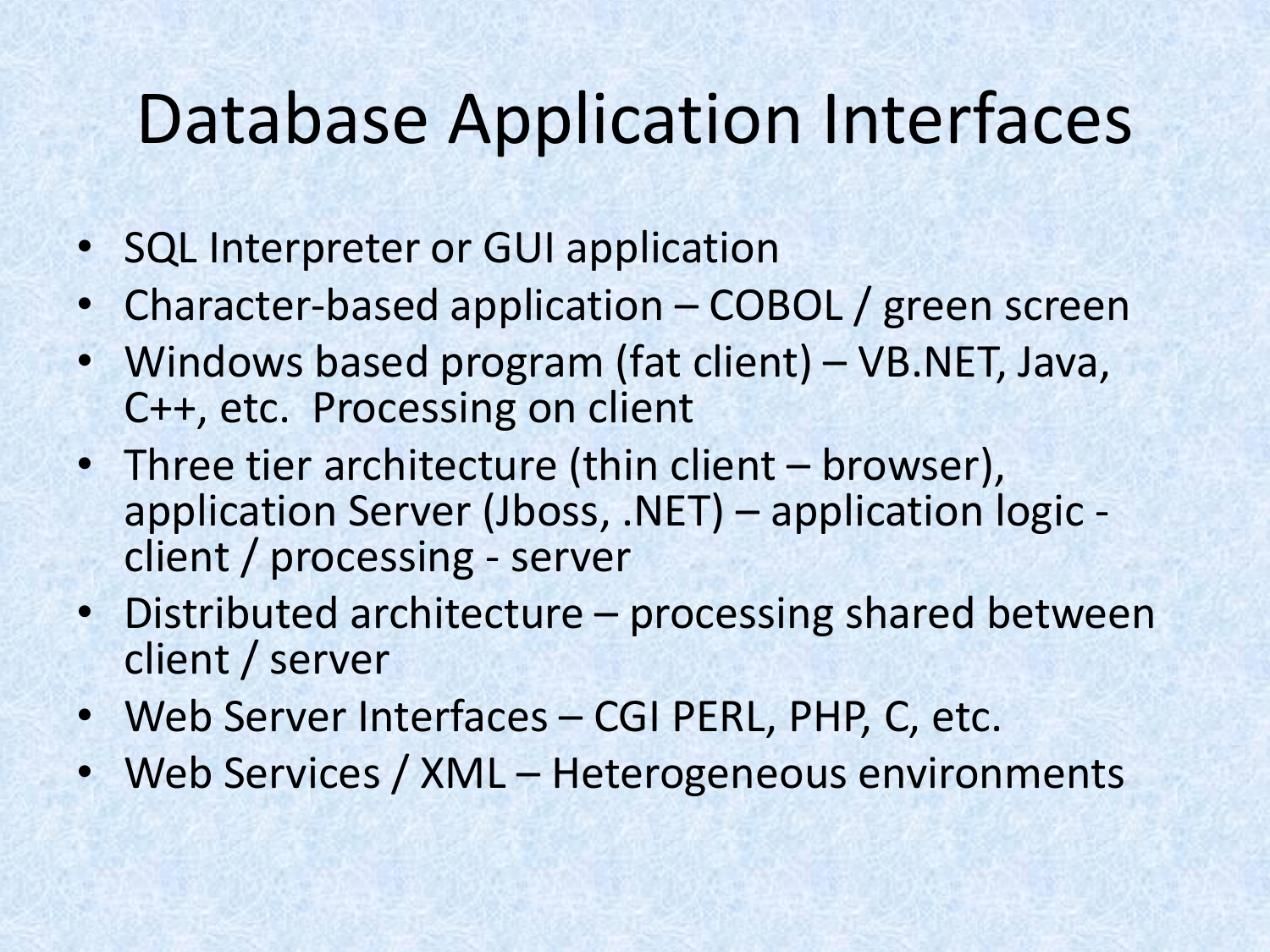## Web Server Interfaces

- Web hosting service (such as Godaddy.com)
- Linux server Redhat, Fedora, Ubuntu
	- LAMP linux, apache, MySQL, Perl/PHP
- Apache / Microsoft IIS
- MySQL / MS-SQL
	- Includes an SQL interface
	- Import / export functions for moving data
- HTML / Javascript front end
- PHP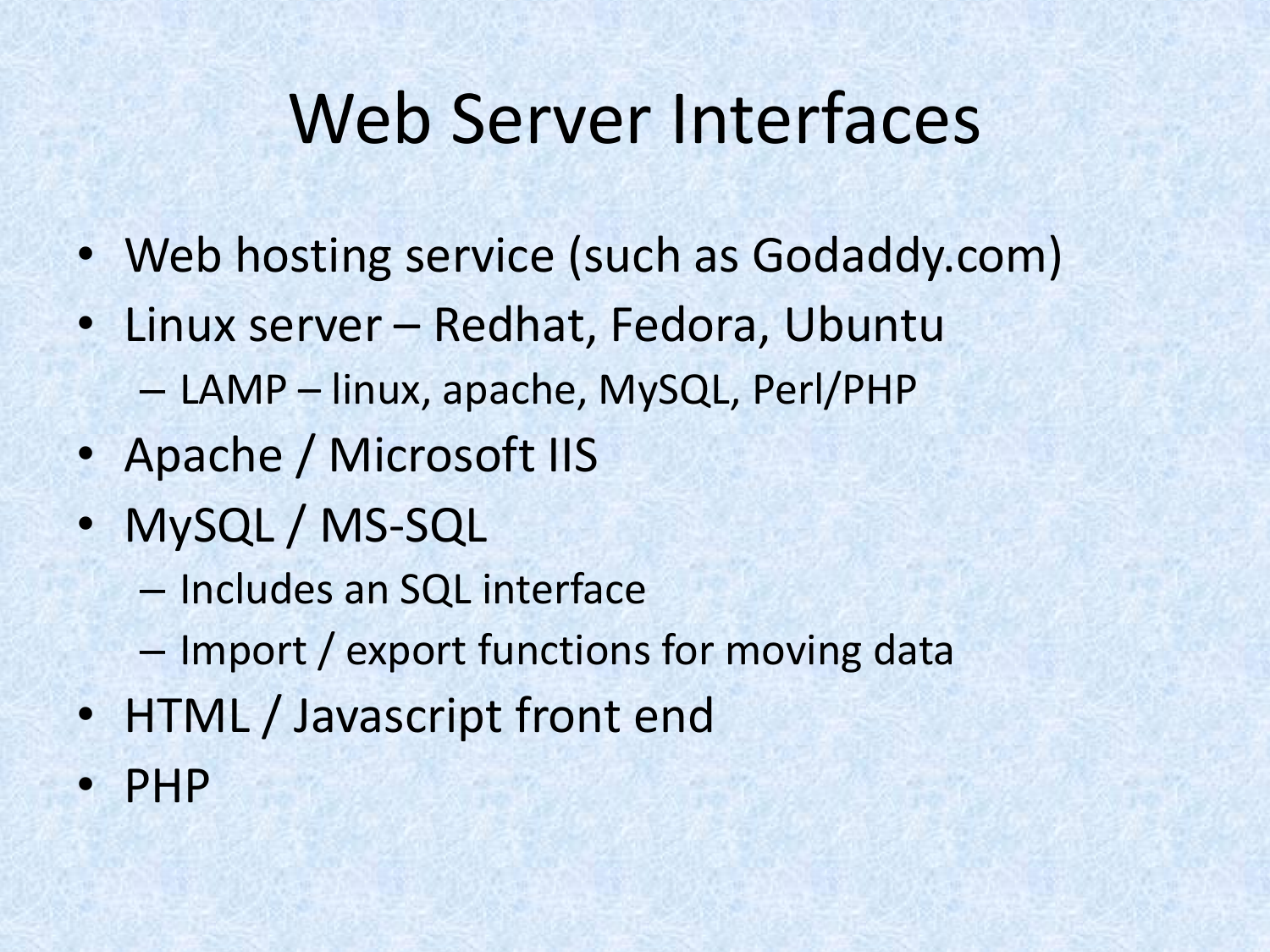Database Platforms – consider flexible infrastructure for changing requirements

- Mobile (SQLite, SQL Anywhere, MS-SQL Compact, Oracle 9i lite)
- Desktop database (MS access, SQLite)
- Workgroup (MySQL, MS-SQL, Oracle)
- Departmental/divisional (MySQL, MS-SQL, Oracle)
- Enterprise (Oracle, IBM DB2)
- Web Enabled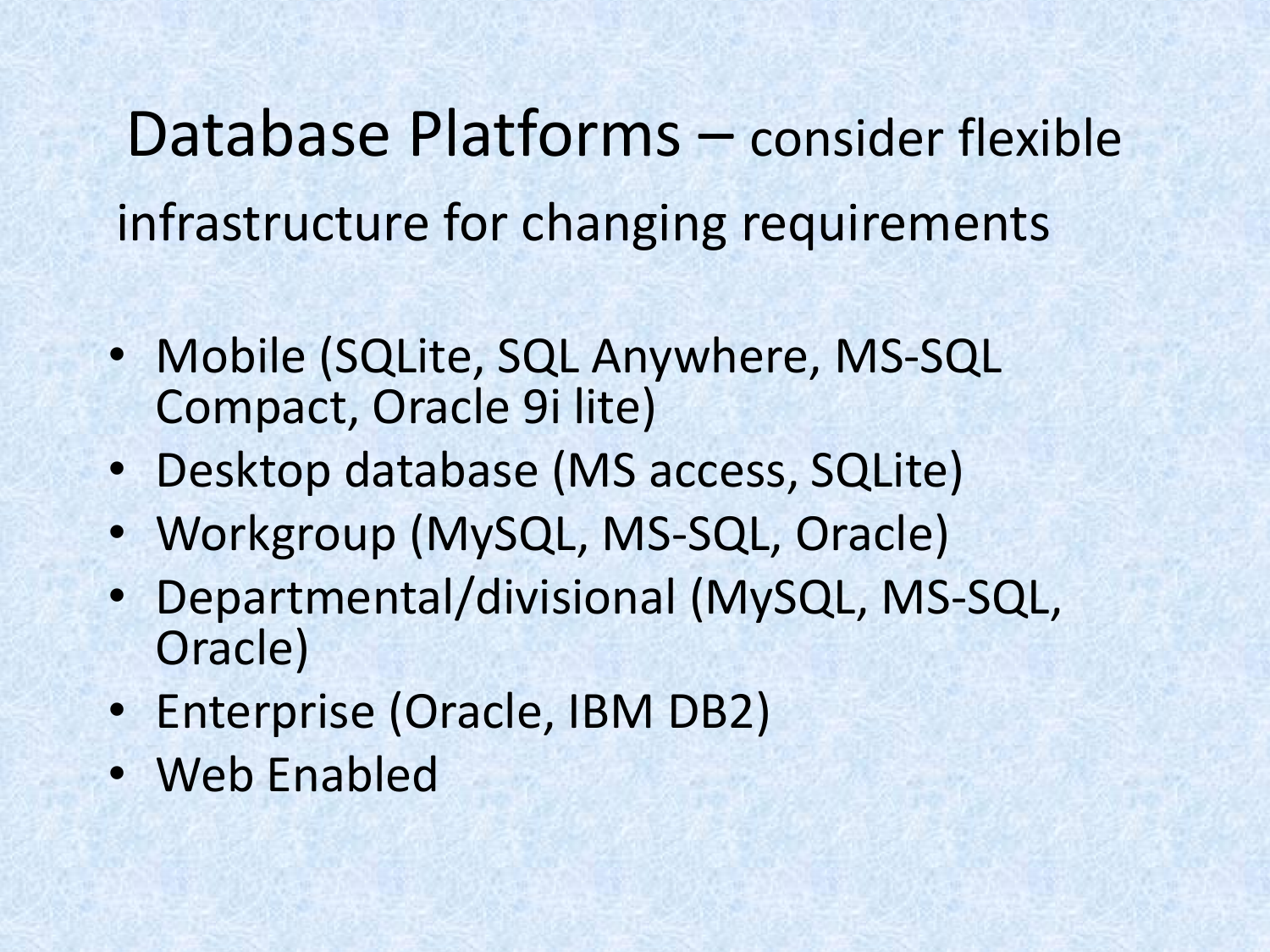Database Scalability – demands for availability

- Fault tolerant solutions assuring 24x7
	- Hot backups
	- Clustered servers for failover, load balancing
	- Expensive
- Lower cost solutions 24x7 not required
	- System offline for backups
	- No failover
	- Close to full recoverability once system restored
		- Transactions stored in a log file for recovery
- Other configurations balance between cost and desired functionality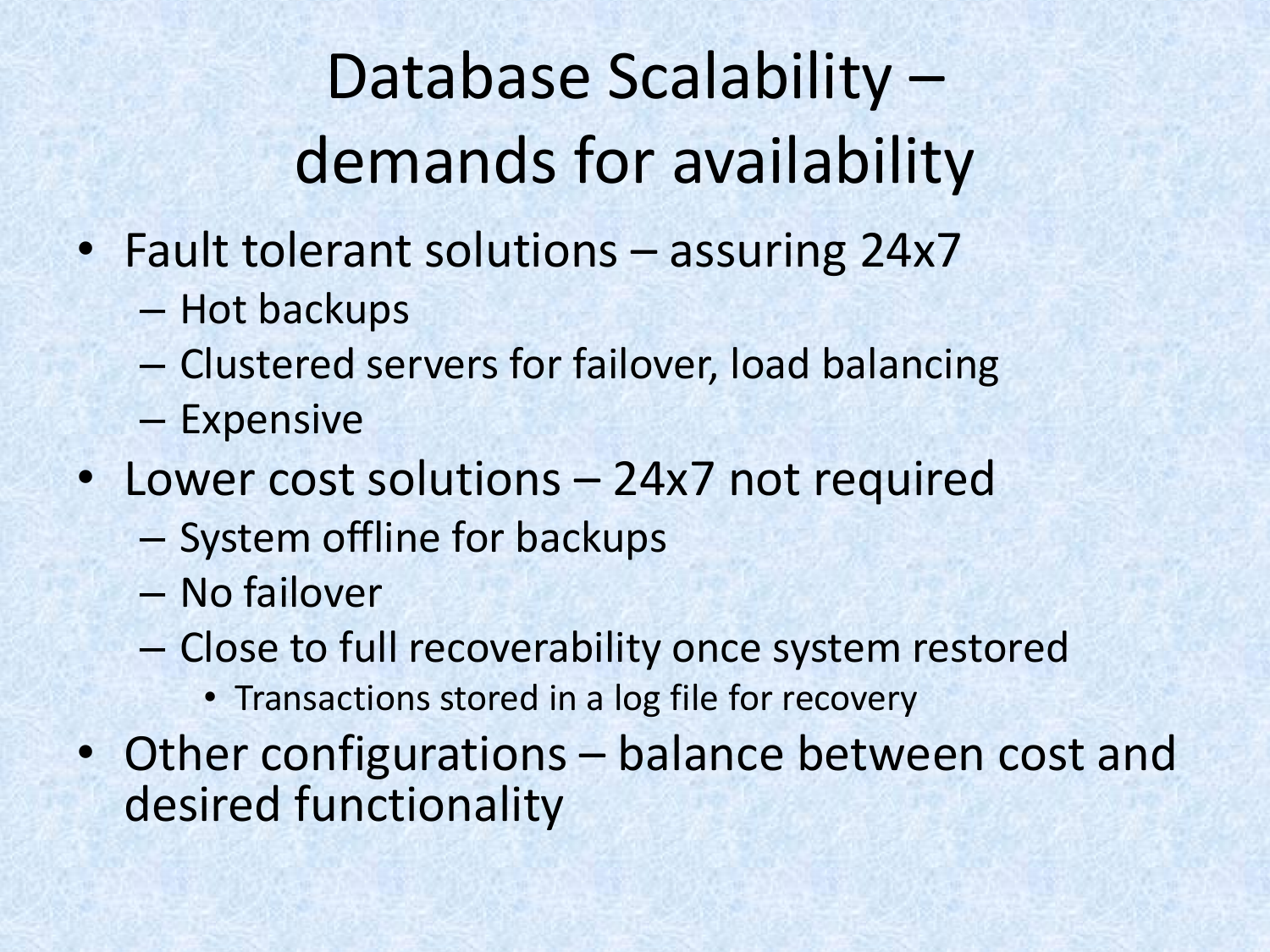# Example Domains

- Financial Banking
- Retail Sales
- Manufacturing
- Home office real estate single agent
- Healthcare
- Law Enforcement
- Education
- Agricultural
- Construction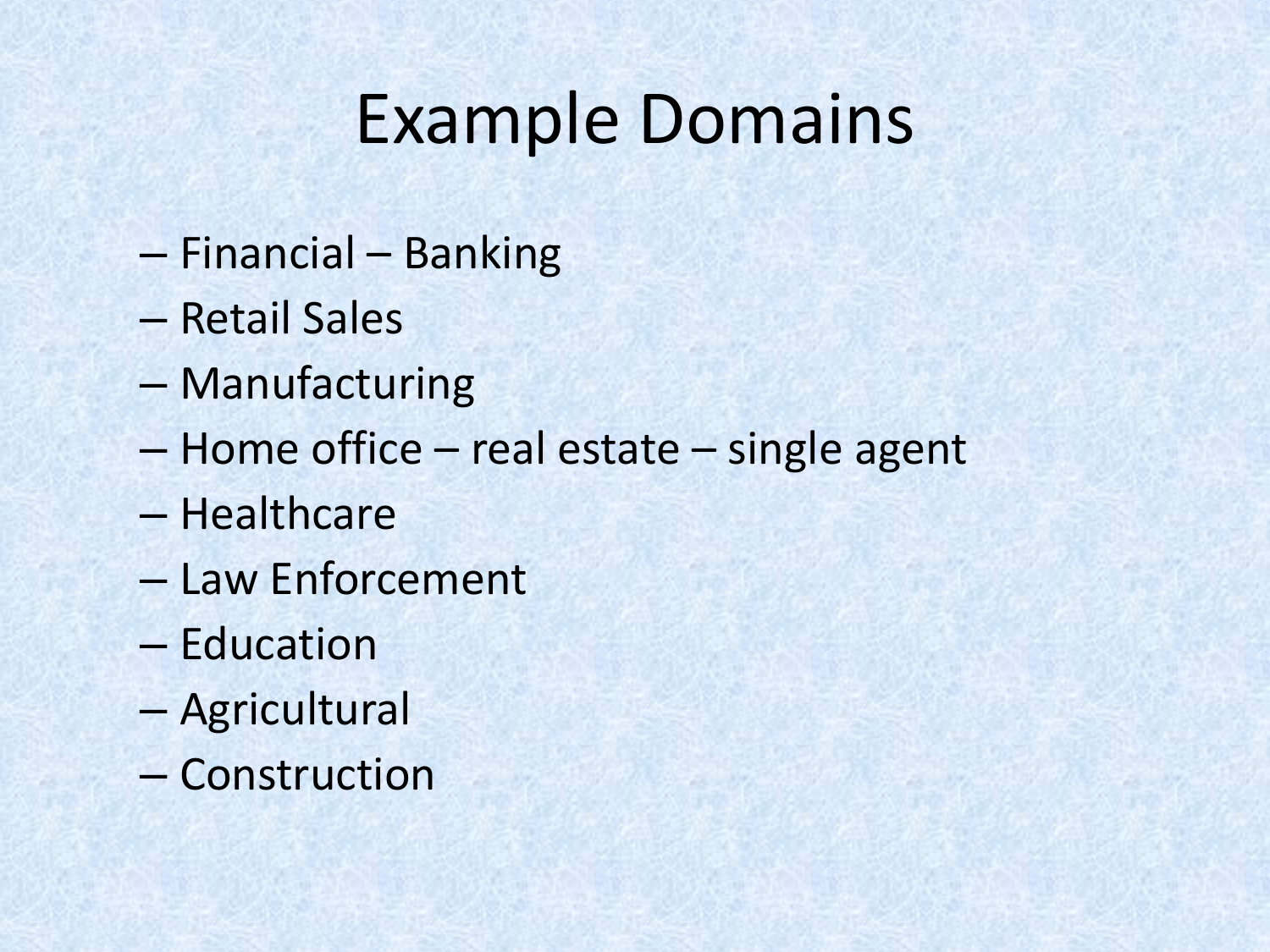#### Exercise: Given each domain, select the appropriate configuration based upon unique challenges

- Database platforms (desktop, mobile, workgroup/departmental, enterprise)
- Database scalability (24x7, less than 24x7)
- Environment (monolithic, distributed, heterogeneous)
- Security needs (minimal, moderate, maximal)
- Type of application (fat client, thin, web based, character based)
- Tolerance of Application Flaws (high, low, moderate)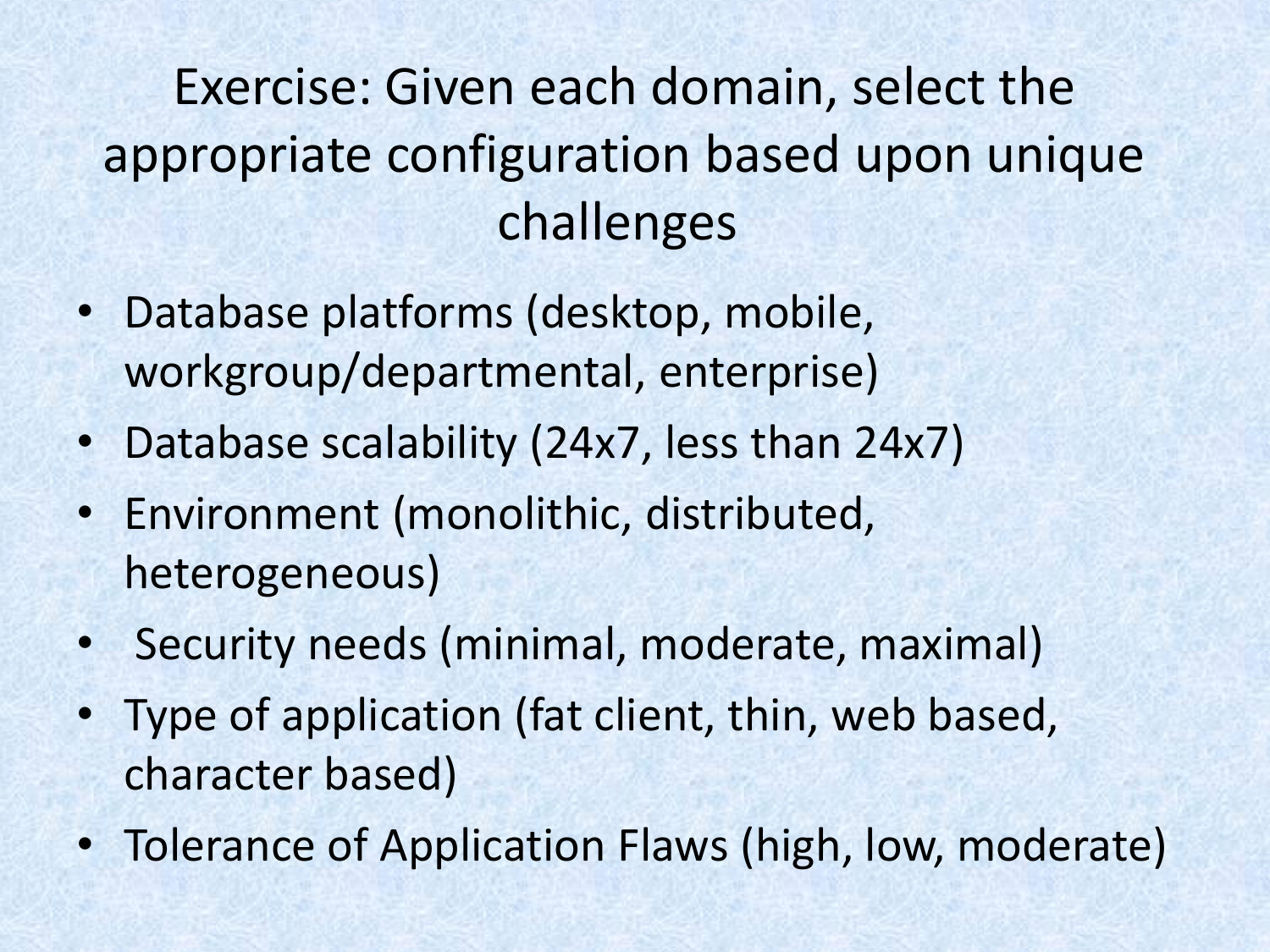# IT Career Recommendations

- Further your understanding of SQL (beyond a semester)
- Data Modeling
- Data Warehousing, OLAP and Business Intelligence
- Familiarization of multiple Database Platforms MySQL, Oracle, SQLite, (Microsoft) MS-SQL.
- Programming skills (HTML, PHP, VB, Java, etc.)
- Unix Familiarization / command line environments
- Application Developer / Business Analyst
- Systems Analyst